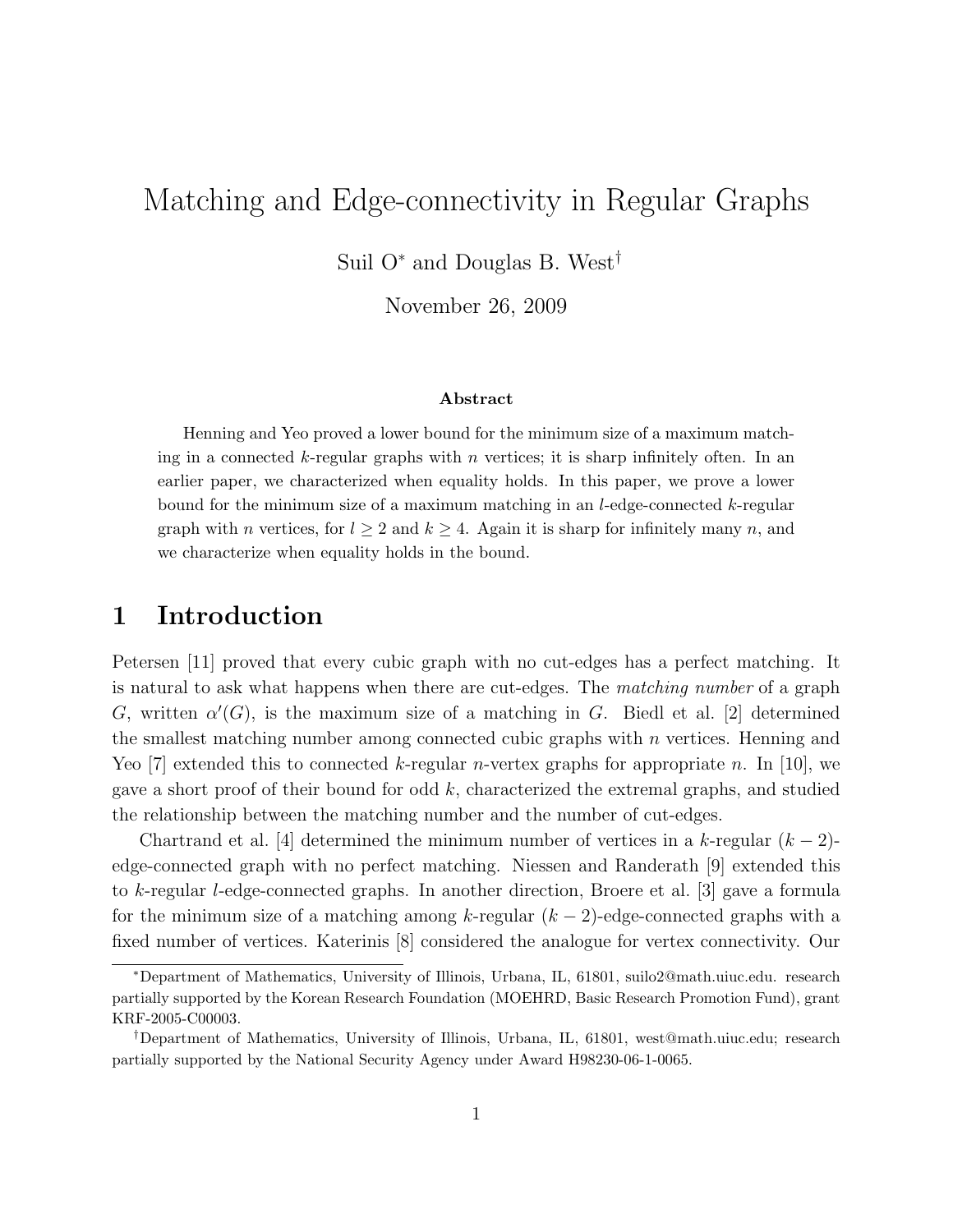lower bound for the minimum size of a matching in a k-regular l-edge-connected graph with n vertices implies these various results when the parameters are set to appropriate values. Although this bound is sharp infinitely often when  $l > 0$ , for  $l = 0$  the bound in [7, 10] is stronger. In Section 3, we characterize the graphs achieving equality in the bound for  $l > 0$ , and in Section 4 we show that there are infinitely many of them.

We note that a forthcoming paper by Cioabă and O  $[5]$  explores the relationship among matching, edge-connectivity, and eigenvalues.

#### 2 Lower Bound

We use the Berge–Tutte Formula for the matching number. The deficiency  $\text{def}(S)$  of a vertex set S in G is defined by  $\text{def}(S) = o(G - S) - |S|$ , where  $o(H)$  is the number of odd components in a graph H. Tutte [13] proved that a graph G has a 1-factor if and only if  $\text{def}(S) \leq 0$  for all  $S \in V(G)$ . The equivalent Berge–Tutte Formula (see Berge [1]) states that  $\alpha'(G) = \min_{S \subseteq V(G)} \frac{1}{2}$  $\frac{1}{2}(n - \text{def}(S)).$ 

In our counting arguments based on the Berge–Tutte Formula, we consider edge cuts that separate an odd number of vertices from the rest of the graph. Since the degree sum of any graph is even, it follows that for such a cut in a k-regular graph, the size of the cut has the same parity as  $k$ . Thus the bound when the edge-connectivity has opposite parity from the degree is the same as the bound for the next larger value of edge-connectivity. That is, it suffices to study  $(2t + 1)$ -edge-connected  $(2r + 1)$ -regular graphs and 2t-edge-connected 2r-regular graphs.

Since  $2r^2 + r = 2(r + \frac{1}{4})$  $(\frac{1}{4})^2 - \frac{1}{8}$  $\frac{1}{8}$ , the formula in Theorem 2.2 has a very similar flavor to that in Theorem 2.1. In the special case  $t = r - 1$ , the formulas in Theorem 2.1 and Theorem 2.2 reduce to essentially the formula in Broere et al.  $[3]$ . Also when n is even and less than  $2(k[k/2]+k-1)$ , those formulas imply that a  $(k-2)$ -edge-connected k-regular graph with  $n$  vertices has a perfect matching; this is the result of Chartrand et al. [4]. More generally, for l-edge-connected graphs, the threshold on the number of vertices for graphs without perfect matchings in Niessen and Randerath [9] also follows.

**Theorem 2.1.** If G is a  $(2t+1)$ -edge-connected  $(2r+1)$ -regular graph with n vertices, where  $0 \le t \le r$ , then  $\alpha'(G) \ge \frac{n}{2} - (\frac{r-t}{2(r+1)^2+t})\frac{n}{2}$  $\frac{n}{2}$ .

*Proof.* Let S be a set with maximum deficiency. Thus,  $\alpha'(G) = \frac{1}{2}(n - \text{def}(S))$ , where  $\text{def}(S) = o(G - S) - |S|$ . Let  $c_i$  count the odd components of  $G - S$  having exactly i edges to S; note that  $c_i$  is nonzero only when i is odd. Let  $c = c_{(2t+1)} + \cdots + c_{(2r-1)}$ , and let  $c' = o(G - S) - c$ . Each odd component counted by c' has at least  $2r + 1$  edges to S. Note that for  $2t + 1 \leq i \leq 2r - 1$ , each odd component of  $G - S$  having exactly i edges to S has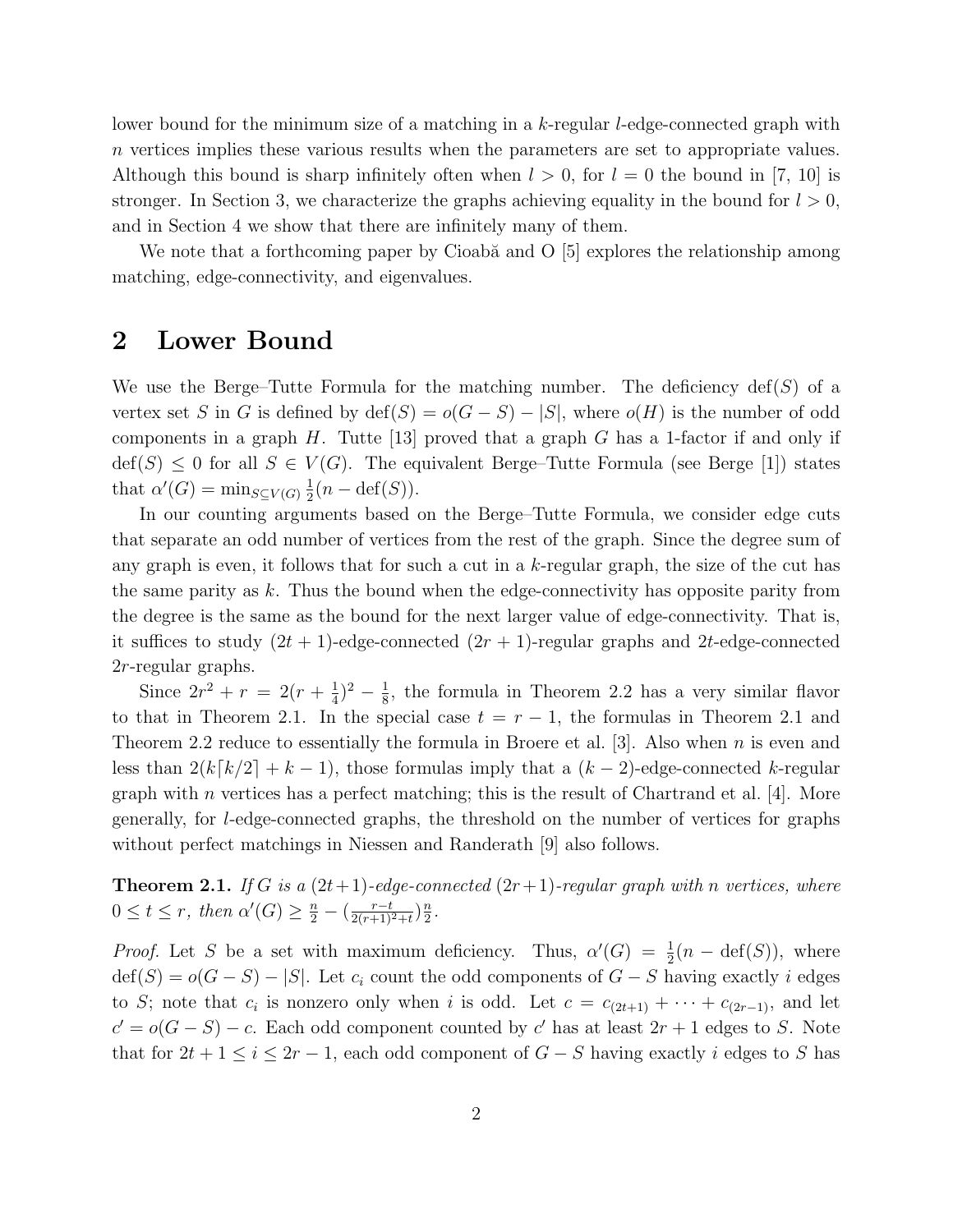at least  $2r + 3$  vertices. (For any vertex set Q with q vertices,  $[Q, \overline{Q}] \ge q(2r + 2 - q)$ , and this lower bound is at least  $2r + 1$  when  $q \leq 2r + 1$ .)

Since the edges incident to S include the edges joining S to odd components of  $G-S$ , we have  $(2r+1)|S| \ge (2r+1)c' + (2t+1)c$ , and hence  $|S| \ge c' + (\frac{2t+1}{2r+1})c \ge (\frac{2t+1}{2r+1})c$ . Therefore,  $n \geq |S| + c(2r+3) \geq (\frac{2t+1}{2r+1} + 2r + 3)c$ , which yields  $c \leq (\frac{2r+1}{4r^2+8r+s})$  $\frac{2r+1}{4r^2+8r+4+2t}$ )n. We compute

$$
\begin{array}{rcl}\n\det(S) & = & (c+c') - |S| \leq c - \frac{2t+1}{2r+1}c \\
& \leq & \frac{2(r-t)}{2r+1} \left( \frac{2r+1}{4r^2+4r+4+2t} \right) n \\
& = & \frac{(r-t)n}{2(r+1)^2+t}.\n\end{array} \qquad \Box
$$

As noted earlier, the same bound holds for 2t-edge-connected  $(2r + 1)$ -regular graphs. Similarly, the bound in the next theorem also holds for  $(2t - 1)$ -edge-connected 2r-regular graphs.

**Theorem 2.2.** If G is a 2t-edge-connected  $2r$ -regular graph with n vertices, where  $1 \le t \le r$ and  $r \geq 2$ , then  $\alpha'(G) \geq \frac{n}{2} - (\frac{r-t}{2r^2+r})$  $\frac{r-t}{2r^2+r+t}$ ) $\frac{n}{2}$  $\frac{n}{2}$ .

*Proof.* The proof is similar to that of Theorem 2.1. Defining S and  $c_i$  as in that proof, here the contributions are nonzero only when i is even and at least 2t. Also, for  $2t \leq i \leq 2r-2$ , the odd components of  $G - S$  having i edges to S have at least  $2r + 1$  vertices. The same steps as before then lead to def(S)  $\leq \frac{(r-t)n}{2r^2+r+1}$ .  $\Box$  $\frac{1}{2r^2+r+t}$ 

#### 3 Characterization

We begin by developing properties that graphs achieving equality in the bounds of Theorem 2.1 and Theorem 2.2 must satisfy. We will show that all graphs with these properties meet the bound, thereby characterizing equality. In the next section, we explicitly construct infinitely many graphs achieving equality, for each fixed r and t with  $r > t > 0$ . The needed properties lead us to define special families. Note that  $\delta(H)$  and  $\Delta(H)$  denote the minimum and maximum vertex degrees in a graph H.

**Definition 3.1.** A nontrivial cut in a graph  $G$  is an edge cut with at least two vertices on each side. A  $(2r+1, 2t+1)$ -bullet is a graph H satisfying the following conditions: (1)  $|V(H)| = 2r + 3$ , (2)  $\delta(H) \ge \max\{2r - 2t, r + 1\},\$ (3)  $\Delta(H) = 2r + 1$ ,  $(4)$   $|E(H)| = r + t + 2$  and (5) every nontrivial cut has at least  $2r + 1$  edges.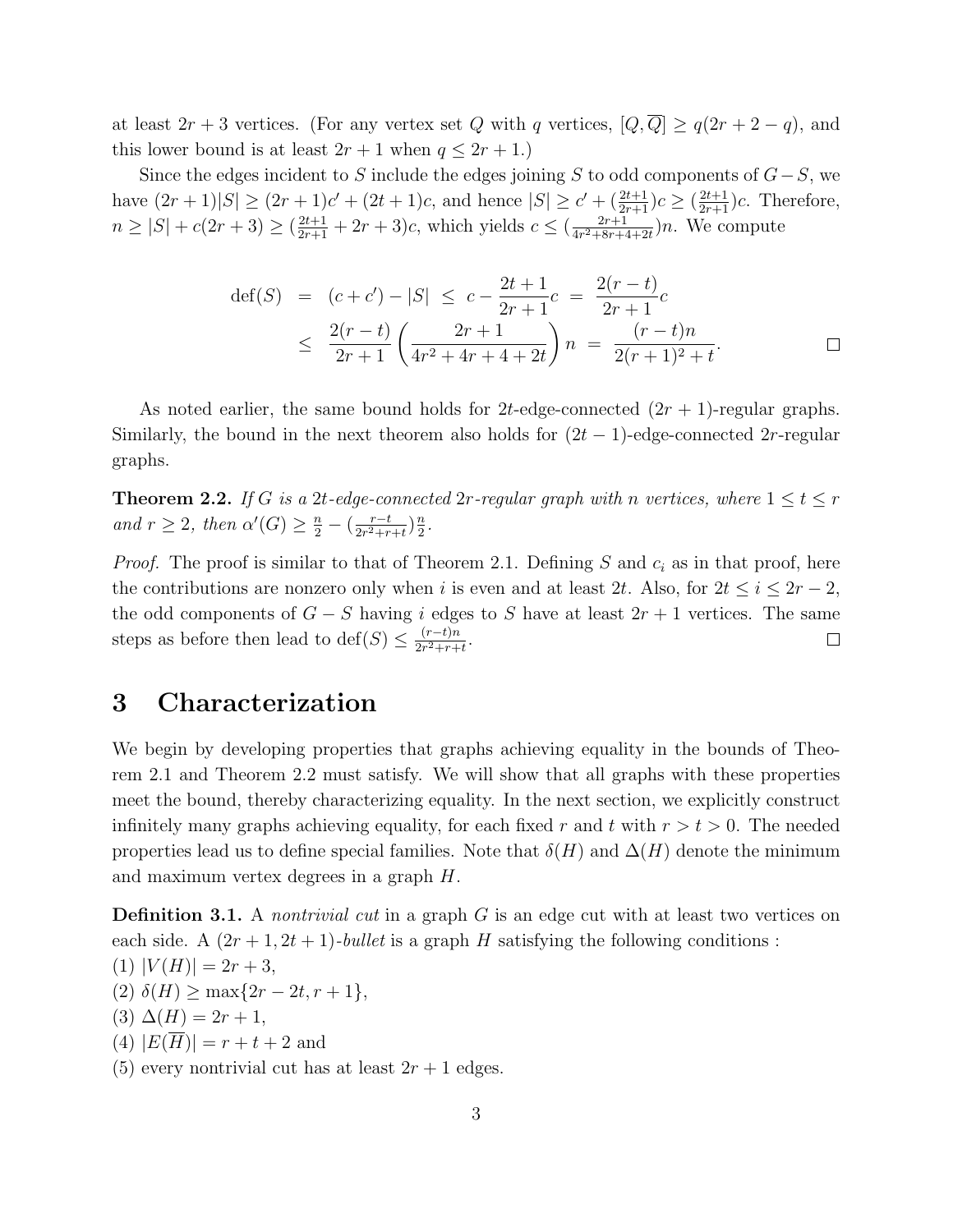**Definition 3.2.** Let B be a graph with  $\Delta(B) = a$  such that  $\sum_{v \in V(B)} (a - d_B(v)) = b$ . If u is a vertex of degree b in a graph  $H$ , then *splicing*  $B$  *into u* means deleting  $u$  and replacing each edge of the form uw in it with an edge from w to a vertex of  $B$ , in such a way that each vertex of  $B$  now has degree  $a$ .

**Definition 3.3.** An  $(a, b)$ -biregular graph is a bipartite graph with partite sets X and Y such that vertices in X have degree a, and those in Y have degree b. For  $r > t \geq 1$ , let  $\mathcal{H}_{r,t}$  be the family of  $(2t+1)$ -edge-connected  $(2r+1, 2t+1)$ -biregular graphs, let  $\mathcal{B}_{r,t}$  be the family of  $(2r + 1, 2t + 1)$ -bullets, and let  $\mathcal{F}_{r,t}$  be the family of graphs obtained from graphs H in  $\mathcal{H}_{r,t}$  by splicing a  $(2r+1, 2t+1)$ -bullet into each vertex having degree  $2t+1$  in H.

#### **Lemma 3.4.** Every graph in  $\mathcal{F}_{r,t}$  is  $(2t + 1)$ -edge-connected and  $(2r + 1)$ -regular.

*Proof.* Let H be a graph in  $\mathcal{H}_{r,t}$  with partite sets R and T such that vertices in R have degree  $2r+1$  and those in T have  $2t+1$ . If G is derived from H by splicing bullets into all vertices of T, then by the construction, G is  $(2r+1)$ -regular. For the edge-connectivity, it suffices to show that splicing a bullet B into one vertex u of degree  $2t + 1$  in a  $(2t + 1)$ -edge-connected graph  $J$  yields a  $(2t + 1)$ -edge-connected graph  $J'$ .

Let F be a set of edges in J' with  $|F| \leq 2t$ . Since J is  $(2t + 1)$ -edge-connected,  $G - F$  is connected, where edges joining  $V(J'-u)$  to  $V(B)$  correspond to edges joining  $V(J-u)$  to u. Thus  $J' - F$  has a path from each vertex of  $V(J') - V(B)$  to  $V(B)$ . Hence it suffices to show that each vertex of B can reach every other vertex of B in  $J' - F$ .

If  $V(B)$  does not induce a connected subgraph in  $J' - F$ , then F contains an edge cut of B. Since B is a bullet, every nontrivial edge cut has size at least  $2r + 1$ . Hence F contains all edges of B incident to some vertex x. Let  $S = V(B) - \{x\}$ . In  $J' - F$ , the subgraph induced by S is connected, since otherwise  $F$  contains a nontrivial edge cut of B. Hence it suffices to show that  $J' - F$  has a path from x to S through vertices outside B.

Since  $d_{J}(x) = 2r + 1 > 2t$  and F contains all edges of B incident to x, some edge from x to  $V(J') - V(B)$  remains in  $J' - F$ ; let y be a neighbor of x via such an edge. Also, since  $d_B(x) \ge r+1 > t+1$ , there are fewer edges from x to  $V(J') - V(B)$  than to S. Hence  $|[S,\overline{S}]|\geq 2t+1$ , and an edge e remains in  $J'-F$  from S to  $V(J')-V(B)$ ; let w be the endpoint outside S. Since F has at least one edge in B, it follows that  $J - F$  is 2-edge-connected. Hence it has a cycle C through uy and uw. Now  $C - u$  completes a path with  $xy$  and e from x to S in  $J' - F$ .  $\Box$ 

**Theorem 3.5.** For  $t, r \in \mathbb{N}$  with  $t < r$ , a  $(2t + 1)$ -edge-connected  $(2r + 1)$ -regular graph G achieves equality in the bound of Theorem 2.1 if and only if it is in  $\mathcal{F}_{r,t}$ .

*Proof.* First, suppose that G arises from  $H \in \mathcal{H}_{r,t}$  by splicing in bullets. By Lemma 3.4, G is  $(2t + 1)$ -edge-connected and  $(2r + 1)$ -regular. Let R and T be the sets of vertices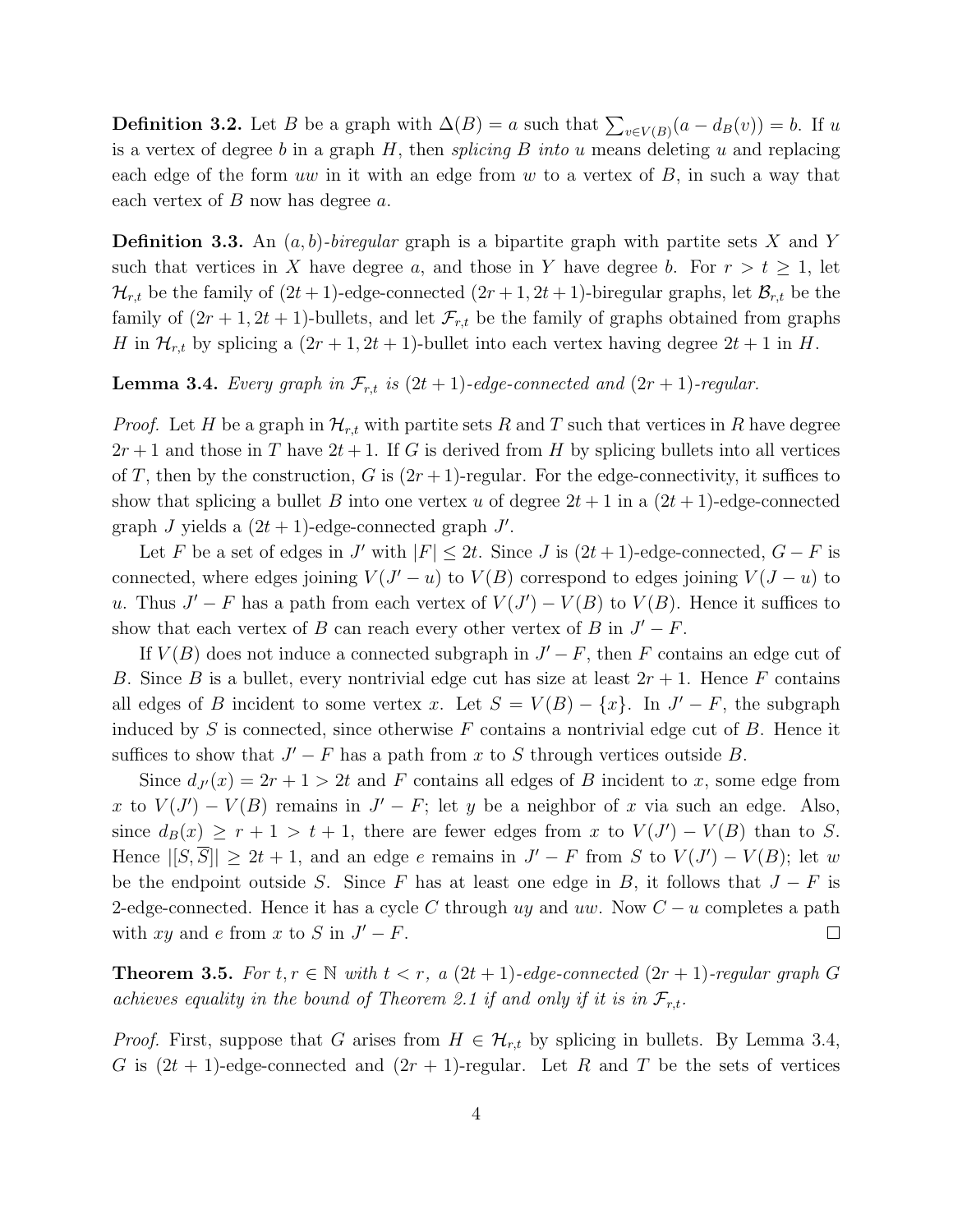with degree  $2r + 1$  and degree  $2t + 1$  in H, respectively. Note that  $|T| = \frac{2r+1}{2t+1}|R|$  and  $|V(G)| = |R| + (2r+3)|T|$ . Hence  $|R| = \frac{(2t+1)n}{4r^2+8r+4}$  $\frac{(2t+1)n}{4r^2+8r+4+2t}$ . Also, there are |T| odd components in  $G - R$ , which implies that

$$
\text{def}(G) = \text{def}(R) = |T| - |R| = \left(\frac{2r+1}{2t+1} - 1\right)|R| = \frac{2(r-t)}{2t+1} \cdot \frac{(2t+1)n}{4r^2 + 8r + 4 + 2t} = \frac{(r-t)n}{2(r+1)^2 + t}.
$$

Theorem 2.1 yields  $\text{def}(G) \leq \frac{(r-t)n}{2(r+1)^2+t}$ ; hence equality holds.

Conversely, we want to show that every graph  $G$  achieving equality in Theorem 2.1 is in  $\mathcal{F}_{r,t}$ . By definition, G is  $(2t+1)$ -edge-connected and  $(2r+1)$ -regular. Let S be a maximal vertex subset with maximum deficiency in G. By this maximality,  $G - S$  has no even components. Achieving equality in the computation of Theorem 2.1 requires the following conditions:

(i) for  $i \geq 2t + 3$ , no odd component in  $G - S$  has i edges to S,

(ii) every odd component of  $G - S$  has exactly  $2r + 3$  vertices, and

(iii)  $S$  is an independent set.

Let H be the graph obtained from G by shrinking each odd component in  $G - S$  to a single vertex. If H is not  $(2t + 1)$ -edge-connected, then G would not be. Thus the resulting graph is in  $\mathcal{H}_{r,t}$ , and G is obtained by splicing each odd component of  $G - S$  into a vertex of H with degree  $2t + 1$ .

Now, we consider an odd component C of  $G-S$ . It remains only to show that C is a  $(2r+1, 2t+1)$ -bullet. Let A be a nonempty proper subset of  $V(C)$ , and let  $l = |[A, A']|$ , where  $A' = V(C) - A$ . We may assume that  $|A| \leq |A'|$ . Letting  $a = |A|$ , we then have  $a \leq r+1$ . We show that  $l \geq 2r+1$ , except possibly when  $a = 1$ . We have  $(2r+1)a =$  $\sum_{v \in A} d_G(v) \le a(a-1) + l + 2t + 1$ , which implies that

$$
a(2r + 2 - a) \le l + 2t + 1. \tag{1}
$$

If  $2 \le a \le r+1$ , then  $a(2r+2-a) \ge 4r$ , and  $l \ge 4r-2t-1 \ge 4r-2(r-1)-1 = 2r+1$ . If  $a = 1$ , then (1) yields  $l \geq 2r - 2t$ . Let  $b = |[A, S]|$  and  $c = |[A', S]|$ . Note that  $b + c = 2t + 1$ and  $l + b = 2r + 1$ , which yields  $l - c = 2r - 2t$ . Since G is  $(2t + 1)$ -edge-connected,  $l + c \geq 2t + 1$ . Adding  $l - c = 2r - 2t$  yields  $2l \geq 2r + 1$ , which yields  $l \geq r + 1$ . Thus,  $\delta(C) \ge \max\{2r - 2t, r + 1\}.$ 

Since G is  $(2r + 1)$ -regular and the number of edges joining C to  $G - V(C)$  is less than  $|V(C)|$ , it follows that  $\Delta(C) = 2r + 1$ . Since C has  $\frac{(2r+1)(2r+3)-(2t+1)}{2}$  edges, we have  $|E(\overline{C})| = r + t + 2$ . Also, we have shown that nontrivial cuts in C have size at least  $2r + 1$ . Hence  $C \in \mathcal{B}_{r,t}$ .  $\Box$ 

Similarly, we can characterize when the matching number for even-regular graphs is minimized. When the parameters are even, we use a slightly different definition of bullet.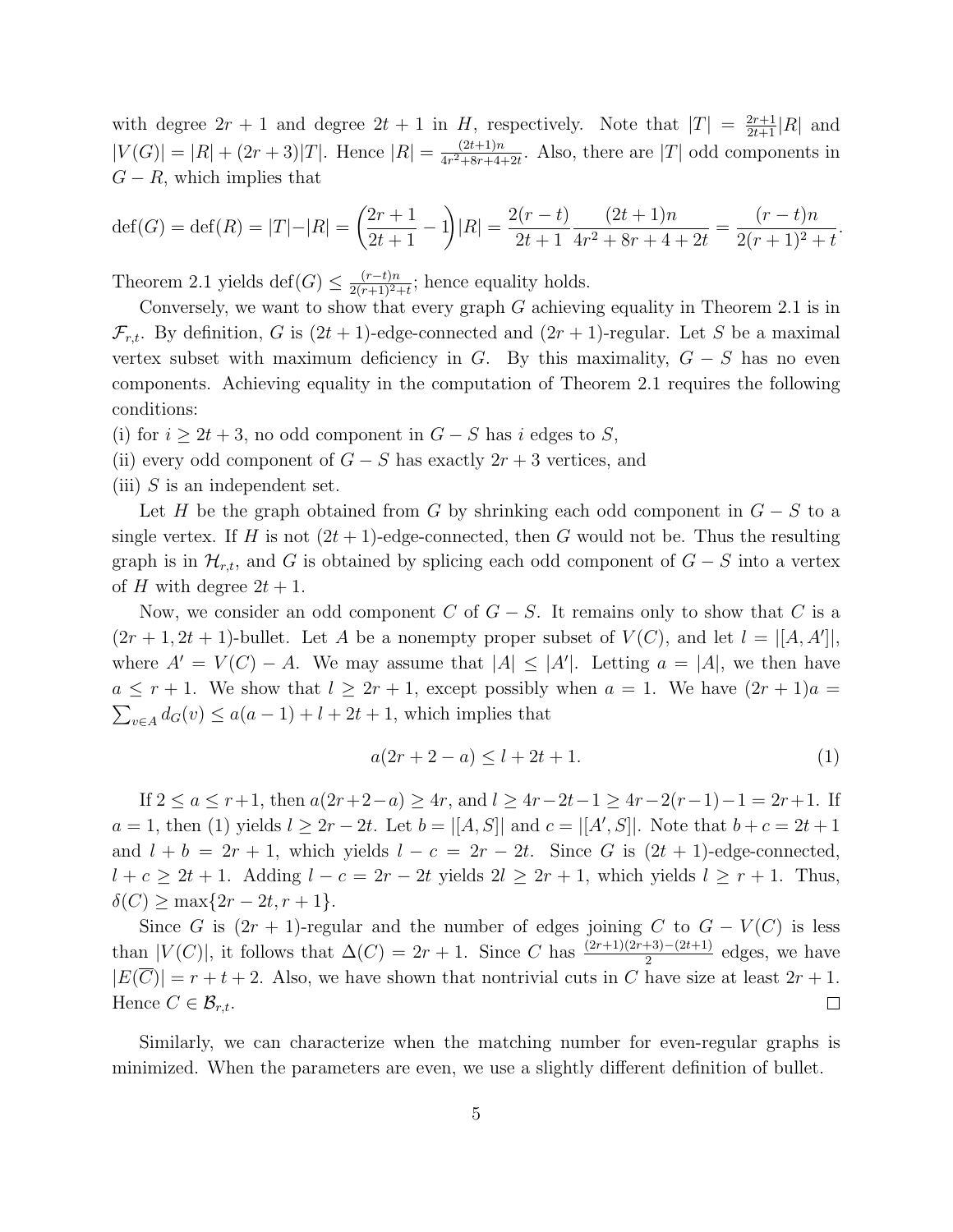**Definition 3.6.** A  $(2r, 2t)$ -bullet is a graph H satisfying the following conditions :

- $(1)$   $|V(H)| = 2r + 1$ ,
- (2)  $\delta(H) \ge \max\{2r 2t, r\},\$
- $(3)$   $\Delta(H) = 2r$ ,
- (4)  $|E(H)| = t$  and
- $(5)$  every nontrivial cut has at least  $2r$  edges.

Let  $\mathcal{H}'_{r,t}$  be the family of 2t-edge-connected  $(2r, 2t)$ -biregular bipartite graphs, let  $\mathcal{B}'_{r,t}$  be the family of  $(2r, 2t)$ -bullets, and let  $\mathcal{F}'_{r,t}$  be the family of graphs obtained from a graph H in  $\mathcal{H}'_{r,t}$  by splicing a  $(2r, 2t)$ -bullet in  $\mathcal{B}'_{r,t}$  into each vertex having degree 2t in H'.

Arguments similar to the proofs of Lemma 3.4 and Theorem 3.5 yield the following results.

**Lemma 3.7.** Every graph in  $\mathcal{F}'_{r,t}$  is 2t-edge-connected and 2r-regular graph.

**Theorem 3.8.** For  $t, r \in \mathbb{N}$  with  $t < r$ , a 2t-edge-connected 2r-regular graph G achieves equality in the bound of Theorem 2.2 if and only if it is in  $\mathcal{F}'_{r,t}$ .

## 4 Construction of an Infinite Family

Finally, we construct infinitely many graphs in the families  $\mathcal{F}_{r,t}$  and  $\mathcal{F}'_{r,t}$ . It suffices to have at least one  $(2r+1, 2t+1)$ -bullet and  $(2r, 2t)$ -bullet and infinitely many graphs in  $\mathcal{H}_{r,t}$  and  $\mathcal{H}'_{r,t}$ . Let  $B_r = \overline{P_3 + rK_2}$ . For  $0 \le t \le r$ , let  $B_{r,t}$  be a graph obtained from  $B_r$  by deleting a matching of size t whose edges are not incident to the unique vertex of degree  $2r$  in  $B_r$ . Similarly, let  $B'_{r,t}$  be the graph obtained from  $K_{2r+1}$  by deleting a matching of size t.

We show first that  $B_{r,t} \in \mathcal{B}_{r,t}$  and  $B'_{r,t} \in \mathcal{B}'_{r,t}$ . By construction, the number of vertices, minimum degree, maximum degree, and number of missing edges are as required. It remains only to show that the nontrivial cuts are big enough. Every nontrivial cut in  $K_{2r+3}$  has size at least  $2(2r+1)$ , and we delete exactly  $r+t+2$  edges to form  $B_{r,t}$ , so nontrivial cuts in  $B_{r,t}$  have size at least  $2r+1$  (since  $t < r$ ). Similarly, every nontrivial cut in  $K_{2r+1}$  has size at least  $2(2r - 1)$ , and we delete only t edges to form  $B'_{r,t}$ .

When H is a  $(a, b)$ -biregular graph with edge-connectivity b, where  $a = 2r + 1$  and  $b = 2t + 1$ , splicing  $B_{r,t}$  into each vertex having degree  $2t + 1$  in H preserves  $(2t + 1)$ edge-connectedness, by the argument for Lemma 3.4. Similarly, for  $a = 2r$  and  $b = 2t$ , splicing  $B'_{r,t}$  into each vertex having degree 2t in H preserves 2t-edge-connectedness, by the corresponding argument for Lemma 3.7.

Hence it remains only to show that there are infinitely many graphs in the families  $\mathcal{F}_{r,t}$ and  $\mathcal{F}'_{r,t}$ . More generally, we show that there are infinitely many  $(a, b)$ -biregular graphs with edge-connectivity b when  $a \geq b$ .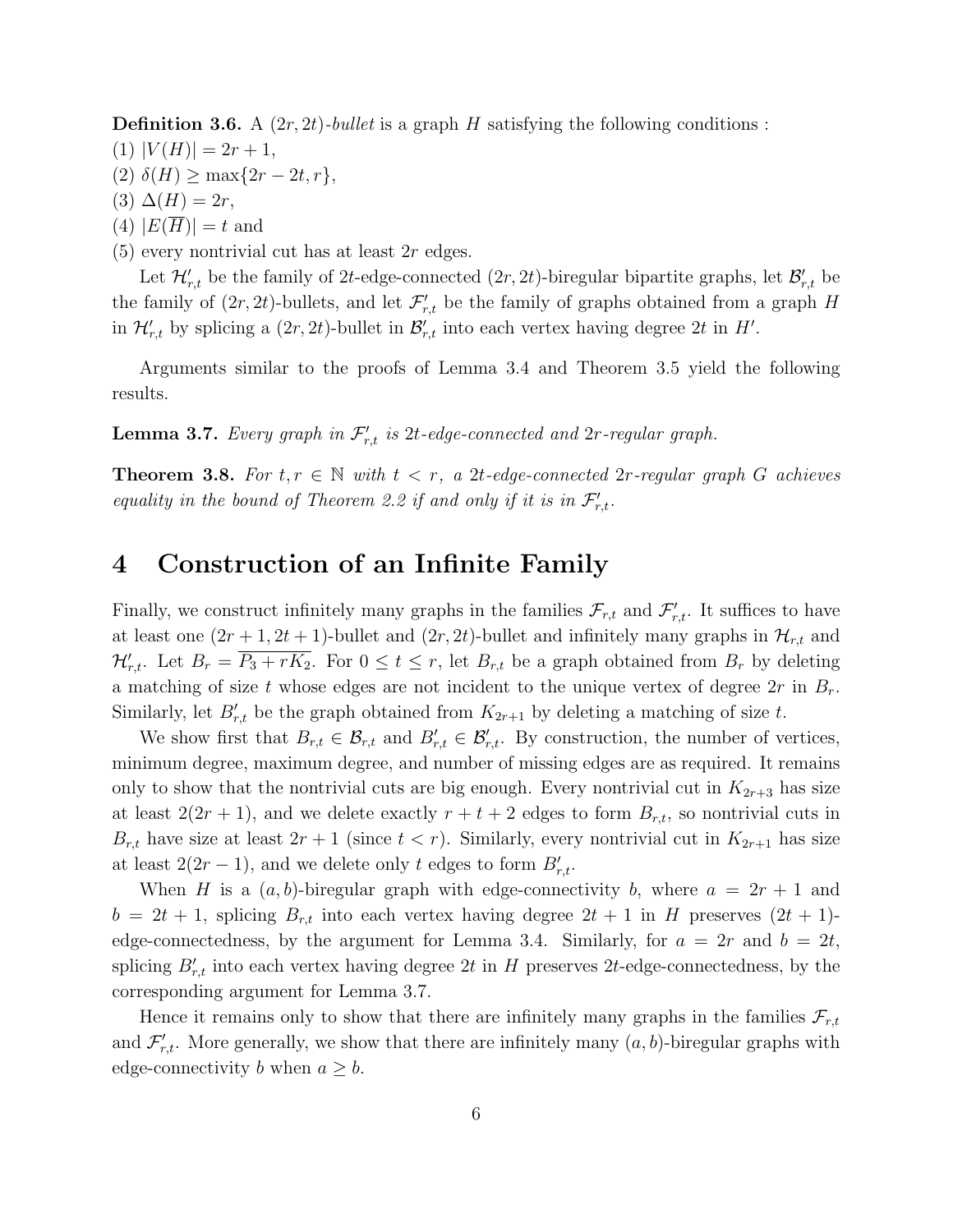**Example 4.1.** Construction of  $G_k$ . For  $1 \leq i \leq k$ , let  $H_i$  be a copy of  $K_{a,b}$  with partite sets  $X_i$  and  $Y_i$  of sizes a and b, respectively. Choose  $S_i \subseteq X_i$  of size b. Delete a matching of size b joining  $S_i$  and  $Y_i$ . Restore the original vertex degrees by adding a matching of size b joining  $Y_i$  and  $S_{i+1}$  for each i, with subscript taken modulo k. The resulting graph is  $G_k$ .

Elementary lemmas lead us to  $\kappa'(G_k) = b$ .

**Lemma 4.2** ([12]). If G is bipartite with diameter at most 3, then  $\kappa'(G) = \delta(G)$ .

**Corollary 4.3.** For  $a \geq b$ , if a graph H is a graph obtained from  $K_{a,b}$  by deleting a matching of size b, then  $\kappa'(H) = b - 1$ .

Proof. Since H has diameter 3, Lemma 4.2 applies.

**Theorem 4.4.** The edge-connectivity of  $G_k$  is b.

*Proof.* Note that  $\kappa'(G_k) \leq \delta(G_k) = b$ . To prove equality, consider  $F \subseteq E(G_k)$  with  $|F| < b$ . Let  $G' = G_k - F$ ; we show that G' is connected. Let  $H'_i$  be the subgraph of  $G_k$  induced by  $X_i \cup Y_i$ . By Corollary 4.3, each  $H'_i$  is  $(b-1)$ -edge-connected. Therefore, the subgraph of  $G'$ induced by  $X_i \cup Y_i$  is connected unless  $F \subseteq E(H_i')$ . Also, since  $|F| < b$ , there exists an edge in G' joining  $Y_i$  and  $S_{i+1}$ . Either what remains of each  $H'_i$  is connected and has a remaining edge to  $H'_{i+1}$ , or one  $H'_{i}$  is cut but all edges of  $G_{k}$  outside it remain.

In the latter case, the subgraph  $G' - (X_i \cup Y_i)$  is connected. Each vertex in  $Y_i$  has a neighbor in  $X_{i+1}$ . Each vertex in  $X_i - S_i$  has a neighbor in  $Y_i$ , since it has degree b in  $G_k$ . Each vertex in  $S_i$  has a neighbor in  $Y_{i-1}$ . Hence G' is connected.  $\Box$ 

**Corollary 4.5.** There are infinitely many graphs in  $\mathcal{F}_{r,t}$  and  $\mathcal{F}'_{r,t}$ .

*Proof.* Use Theorem 4.4 with  $a = 2r + 1$  and  $b = 2t + 1$  and arbitrary k.  $\Box$ 

### References

- [1] C. Berge, Sur le couplage maximum d'un graphe. C. R. Acad. Sci. Paris 247 (1958), 258–259.
- [2] C. Biedl, E.D. Demaine, C.A. Duncan, R. Fleischer, and S.G. Kobourov, Tight bounds on maximal and maximum matchings. Discrete Math  $285$  (2004), 7–15.
- [3] I. Broere, G. Chartrand, O. Oellermann, and C.E. Wall, On the edge independence number of a regular graph with large edge connectivity. Combinatorial Mathematics: Proceedings of the Third International Conference (1985), 94–102.

 $\Box$